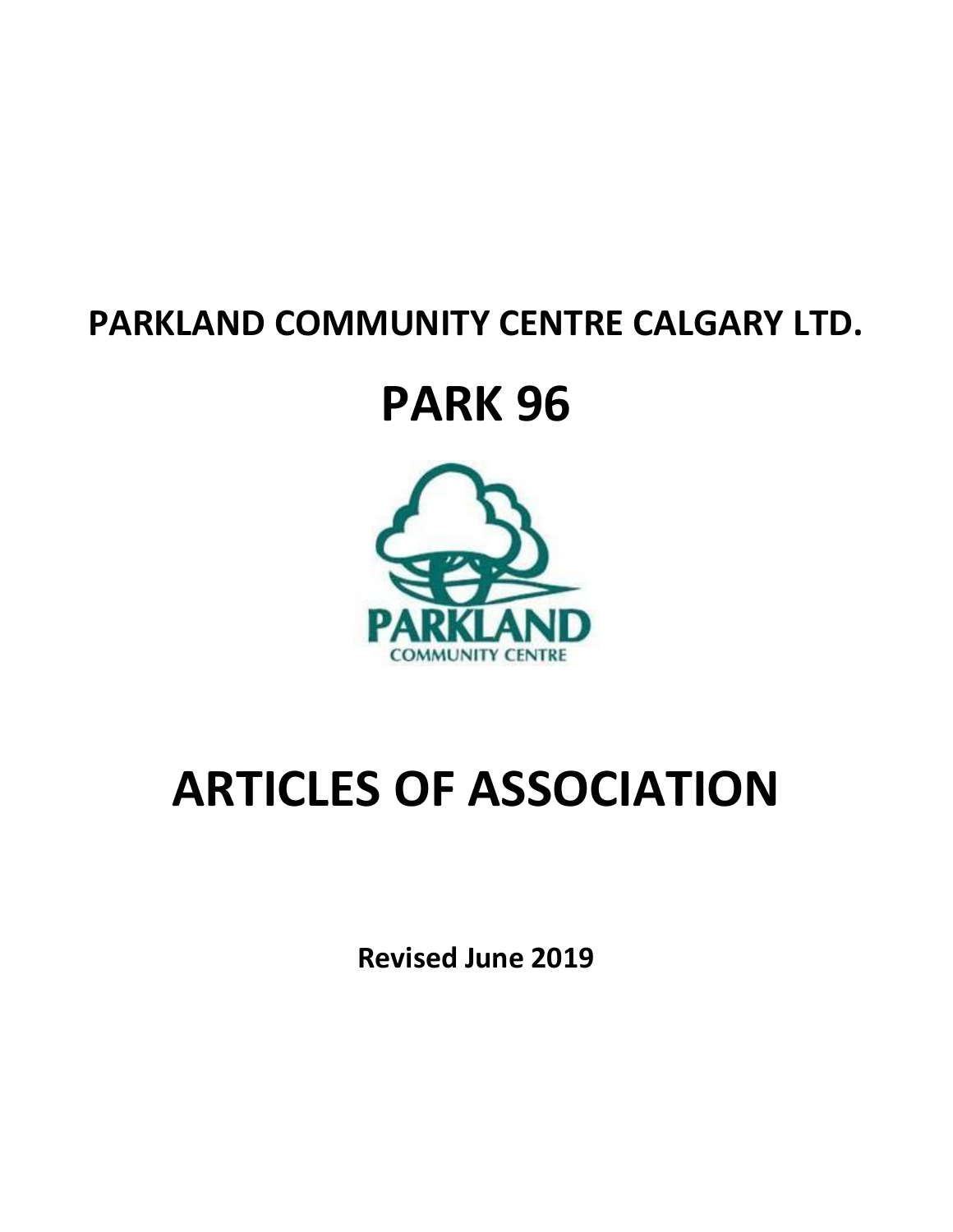#### **PARKLAND COMMUNITY CENTRE CALGARY LTD.**

#### **ARTICLES OF ASSOCIATION**

#### **STATEMENT OF PURPOSE**

These Articles of Association (the "Articles") are intended to govern the operation of Park 96 in the best interests of all Parkland residents. These Articles also serve to support and enable the Park 96 Board of Directors to fulfill its mandate of maintaining and improving the park and recreational facilities for the general benefit and enjoyment of Parkland residents.

#### **I. DEFINITIONS**

#### 1.1 In these Articles:

- a) **Park 96** means **Parkland Community Centre Calgary Ltd.**, registered as Alberta Company #520843442 "Private Recreation Company", governed by the Companies Act of the Province of Alberta, with its Registered Office located at 14660 Parkland Boulevard SE, Calgary, Alberta;
- b) **Parkland** means the community of Parkland located in the southeast quadrant of the City of Calgary, Alberta;
- c) **Residence** means residential property located in the community of Parkland;
- d) **Board** means the Board of Directors of Park 96;
- e) **Director** means a member of the Board of Directors of Park 96;
- f) **Officer** means a Director holding a position specific to responsibility as described in Article V;
- g) **Committee Member** means an appointed member of any committee struck by the Board of Directors of Park 96;
- h) **Member** means a person for the time being entered in the register of members of Park 96;
- i) **Associate Member** includes the spouse and children of the Member and/or other such individuals normally residing at the Member's residence;
- j) **Member in Good Standing** means a member who has paid all fees, dues and other sums owing to Park 96 and whose membership has not been suspended for any breach of rule or regulation and is therefore entitled to the use of Park 96 facilities and to attend and vote at any annual general or special meeting.
- k) **Office** means the registered office of Park 96;
- l) **Operating Accounts** means the annual operating expense account and the annual capital expenditure account required to operate, maintain and improve Park 96;
- m) **Reserve Funds** means funds held in reserve to provide for future contingencies and planned future capital improvements to Park 96;
- n) Year End means December 31<sup>st</sup> of the calendar year;
- o) **Special Resolution** means any of the following:
	- i. a resolution passed at an annual general meeting or special meeting of the members in good standing for which not less than twenty-one (21) days' notice specifying the intention to propose the resolution has been duly given, and passed by a majority of not less than sixty-five percent (65%) of the votes of those Members who, if entitled to do so, vote in person or by proxy; or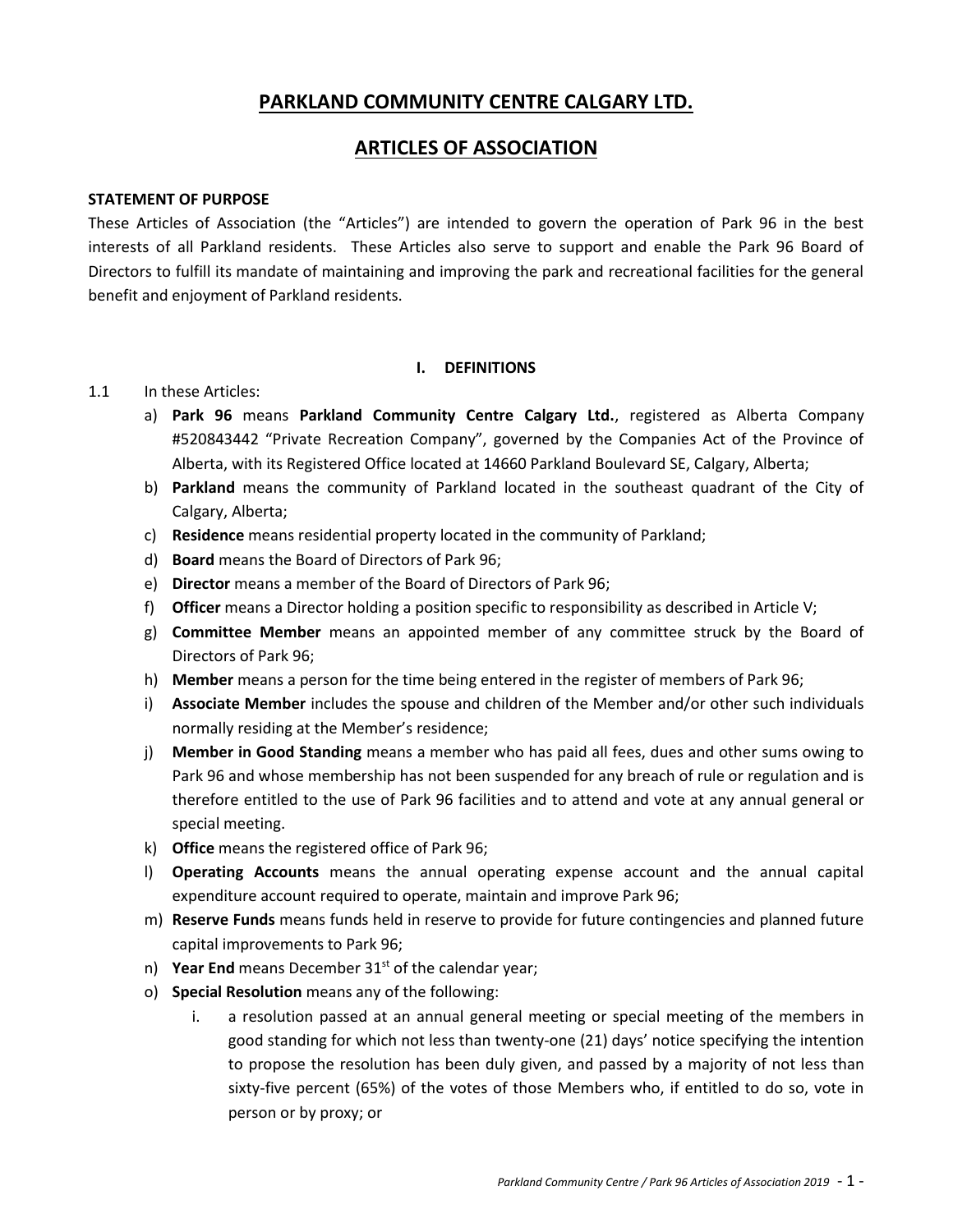- ii. a resolution proposed and passed as a special resolution at a general meeting of which less than twenty-one (21) days' notice has been given, if all the members entitled to attend and vote at that general meeting so agree; or
- iii. a resolution consented to in writing by all the members who would have been entitled at a general meeting to vote on the resolution in person or, if proxies are permitted, by proxy;
- p) Words importing the singular number include the plural number and vice versa; and
- q) Words importing the masculine gender include the feminine gender.
- r) **In Writing** means to include telecopies communications or communications sent by email.

#### **II. REGISTERED OFFICE**

2.1 The registered office of Park 96 shall be in the City of Calgary in the Province of Alberta at such location as determined from time to time by the Board of Directors.

#### **III. MEMBERS**

#### **Attaining Membership**

- 3.1 Each person owning residential property in Parkland shall be a Member as long as such person owns such property, as evidenced by the Certificate of Title, and shall cease to be a Member when they no longer own such property.
- 3.2 When there is more than one owner, the Member shall be the person designated in writing as the Member by the owners of the said residential property, or in the absence of such designation, the person whose name appears first on the certificate of title.
- 3.3 Where the residential property is owned by a corporation, the Member shall be the person in residence in said property and designated in writing by the corporation as the Member.
- 3.4 Where the residential property is occupied by a tenant, such tenant may be designated the Member by the owner of the property as registered in writing at the Park 96 Office.
- 3.5 In the event of dispute in determining membership, the Directors, in their absolute discretion, may designate the Member(s).
- 3.6 Membership is transferable only by a Member to a resident of the property.

#### **Register of Members**

- 3.7 A Register of Members, in such form as the Board may approve, shall be maintained in which shall be recorded the names and addresses of all Members. The register shall be amended annually to list all Members, in order to keep accurate records for Park 96 administration.
- 3.8 The Board may amend the register from time to time of its own volition or upon presentation to the Board of acceptable evidence.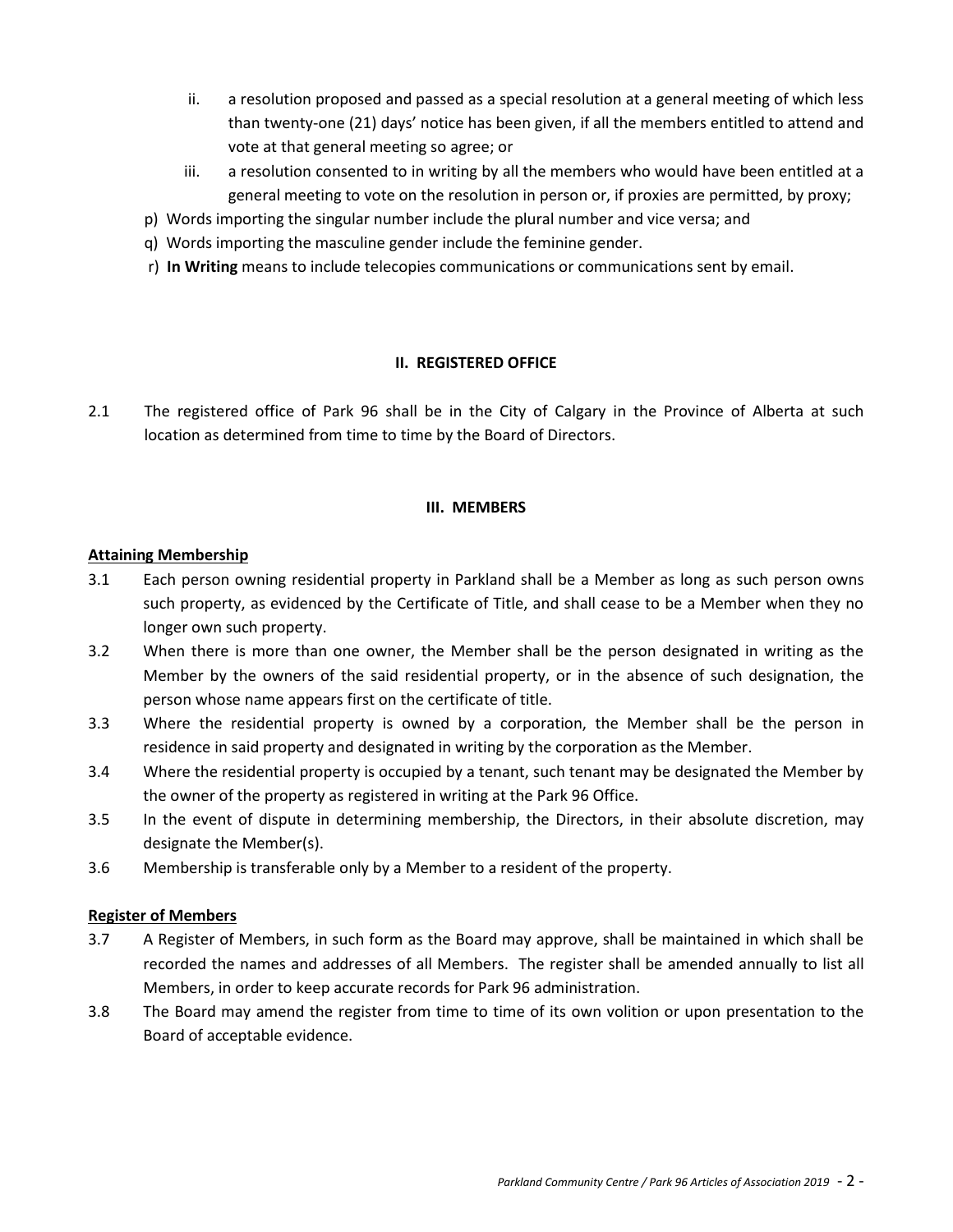#### **Rights of Members and Associate Members**

- 3.9 Each Member in Good Standing and Associate Member shall have access to and be entitled to the use of Park 96 facilities, in common with all other Members in Good Standing and Associate Members, subject to suspension of such rights for:
	- a) breach of any rule or regulation relating to the use and enjoyment of the Park 96 facilities; or
	- b) default by the Member in payment of any fees, dues or other sum(s) owing to Park 96.

#### **IV. BOARD OF DIRECTORS**

- 4.1 The affairs of Park 96 shall be managed by a Board of Directors consisting of not less than six (6) and not more than fifteen (15) Directors elected at the annual general meeting. Directors shall hold office until the annual general meeting the following year or until their resignation has been received. A retiring Director shall retain office until the dissolution of the meeting at which his successor is elected.
- 4.2 The Board of Directors shall have the power from time to time and at any time, to appoint other person(s) as Director(s), either to fill a vacancy or as an addition to the Board so long as the total number of Directors does not exceed fifteen (15). Officers must be approved by a simple majority vote of the Board of Directors. So appointed Directors will only hold office until the next annual general meeting.
- 4.3 A Director must be a Member in good standing of Park 96.
- 4.4 Directors shall not be paid any remuneration for their services.
- 4.5 A Director may resign his office by so notifying the Board of Directors.
- 4.6 A retiring Director shall be eligible for re-election.
- 4.7 A Director shall not behave in such a way as to reduce the ability of Park 96 to operate effectively or to limit, obstruct, harass, or intentionally hinder any meetings or matters of business they are entitled to attend or be present at pursuant to these Articles.

#### **Powers of Directors**

- 4.8 The management of the business of Park 96 shall be vested in the Directors. The Directors shall exercise general supervision of the affairs of Park 96 and may, from time to time, make and publish such rules, respecting the conduct of Members relating to the use and enjoyment of the Park 96 facilities as may, from time to time, be necessary and all such rules shall be binding on the Members.
- 4.9 Subject to the prior approval of the Members as set out in Article 6.19, the Directors shall have the power from time to time to create and to subsequently increase or reduce fees relating to matters for the benefit of the Park 96 facilities, including but not limited to maintenance, operation and physical improvements.
- 4.10 The Directors may, from time to time, at their discretion raise or borrow money for the purpose of Park 96 business in amounts in the aggregate not exceeding fifty thousand dollars (\$50,000).

#### **Removal of a Director**

- 4.11 A Director may be removed before the expiration of the term of office either by:
	- a) a resolution passed by not less than a seventy-five percent (75%) majority vote of the Board of Directors; or
	- b) a Special Resolution passed by the Members at a special meeting called for that purpose.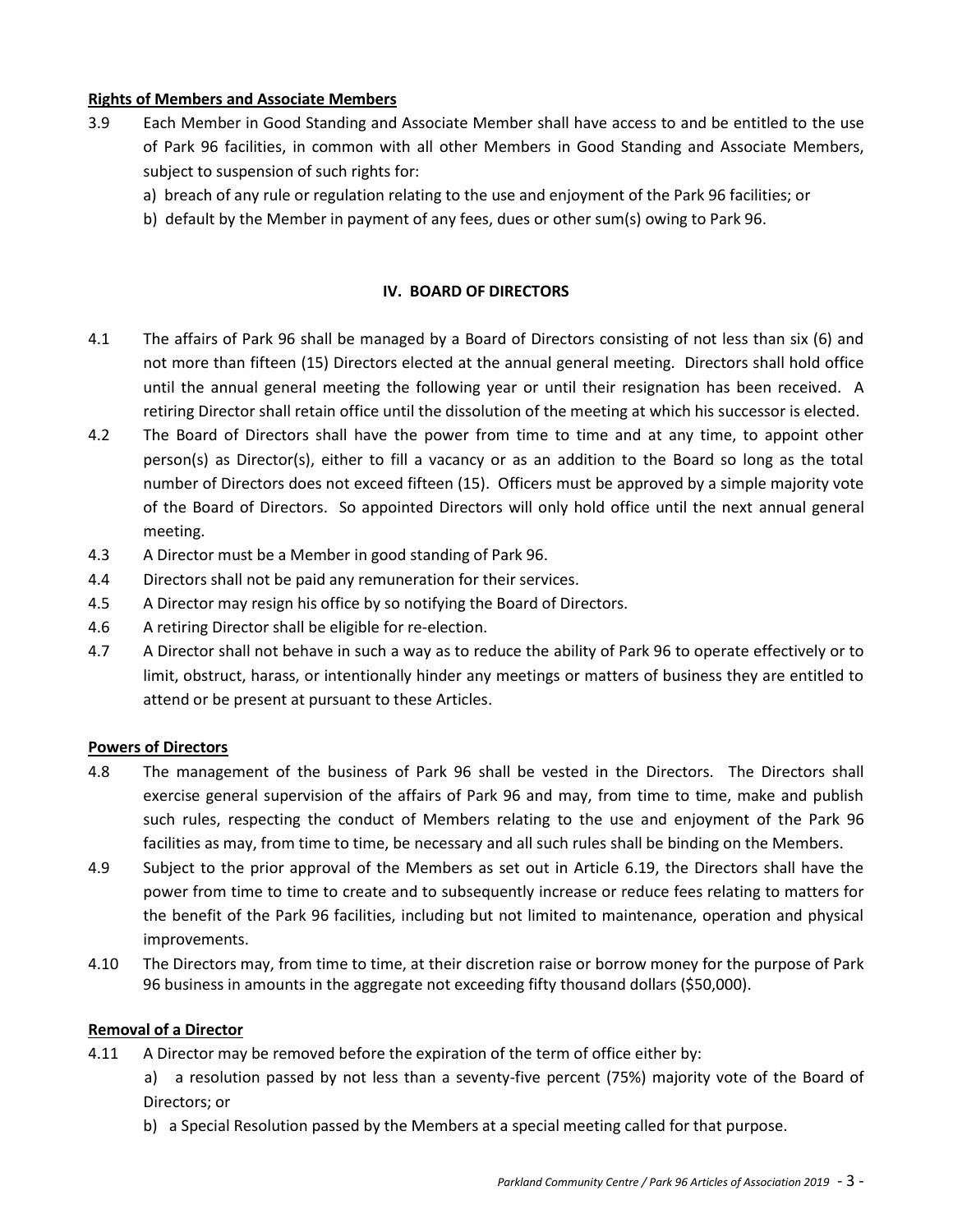- 4.12 A Director may be removed from office for:
	- a) holding any place of profit with Park 96 or contracting with Park 96 as a vendor or purchaser, where such relationship shall constitute a conflict of interest;
	- b) not being of sound mind;
	- c) being convicted of criminal activity; or
	- d) missing three (3) consecutive Board meetings, without due cause.
- 4.13 A Director whose activity is in question shall be given written notice of the pending vote regarding their expulsion. Such Member shall also be given an opportunity to speak in their own defense, should they so desire.

#### **Conflict of Interest**

- 4.14 No Director shall directly or indirectly receive compensation for or profit from the position as a Director. The activities of Park 96 are carried on without purpose of gain for its Members and profits or other creations of the organization shall not be used to promote their personal objectives. Such action would constitute violation of the articles and justifiable reason for expulsion.
- 4.15 Directors and Committee Members are required to declare any conflict of interest or potential conflict or interest and will refrain from voting on resolutions concerning where they are in a conflict of interest.

#### **Board of Directors Meetings**

- 4.16 The Directors shall meet not less than seven (7) times per year.
- 4.17 A quorum for any meeting of the Directors shall be a majority of the Directors holding office at the time of such meeting.
- 4.18 Should the number of Directors at any time become less than the six (6) required to constitute a Board of Directors, the remaining Directors may act only for the purpose of increasing the number of Directors to six (6) or more or of summoning a special meeting, but for no other purpose.
- 4.19 Directors may by means of a resolution appoint a regular time and place for meetings and no further notice of such time and place shall be necessary. Until such time a resolution is passed, or should any change be made in the predetermined meeting schedule, Directors must be given notice of any Board meeting, including date, time and place, not less than seven (7) days prior to the scheduled meeting.
- 4.20 Immediately upon the conclusion of the annual general meeting, a meeting of the Directors shall be held and no notice of such meeting shall be necessary.
- 4.21 If the president is not present at any meeting at the appointed time, the vice president shall chair the meeting. In the absence of both the president and vice president, the meeting shall be chaired by the secretary. Should none of those officers be present, those Directors present shall choose someone of their number to chair the meeting.
- 4.22 Any Director may participate in a meeting of the Board of Directors by means of a conference telephone or other communications equipment by means of which all persons participating in the meeting can hear each other. A Director participating in a meeting pursuant to this article shall be deemed to be present in person at that meeting.
- 4.23 Questions arising at any meeting of the Board of Directors shall be decided by a simple majority vote.
- 4.24 Each Director shall be entitled to one (1) vote on each resolution. In the event of a tie vote, discussion will resume, followed by a second vote. Should the vote remain tied, the chair will be given the tie break vote.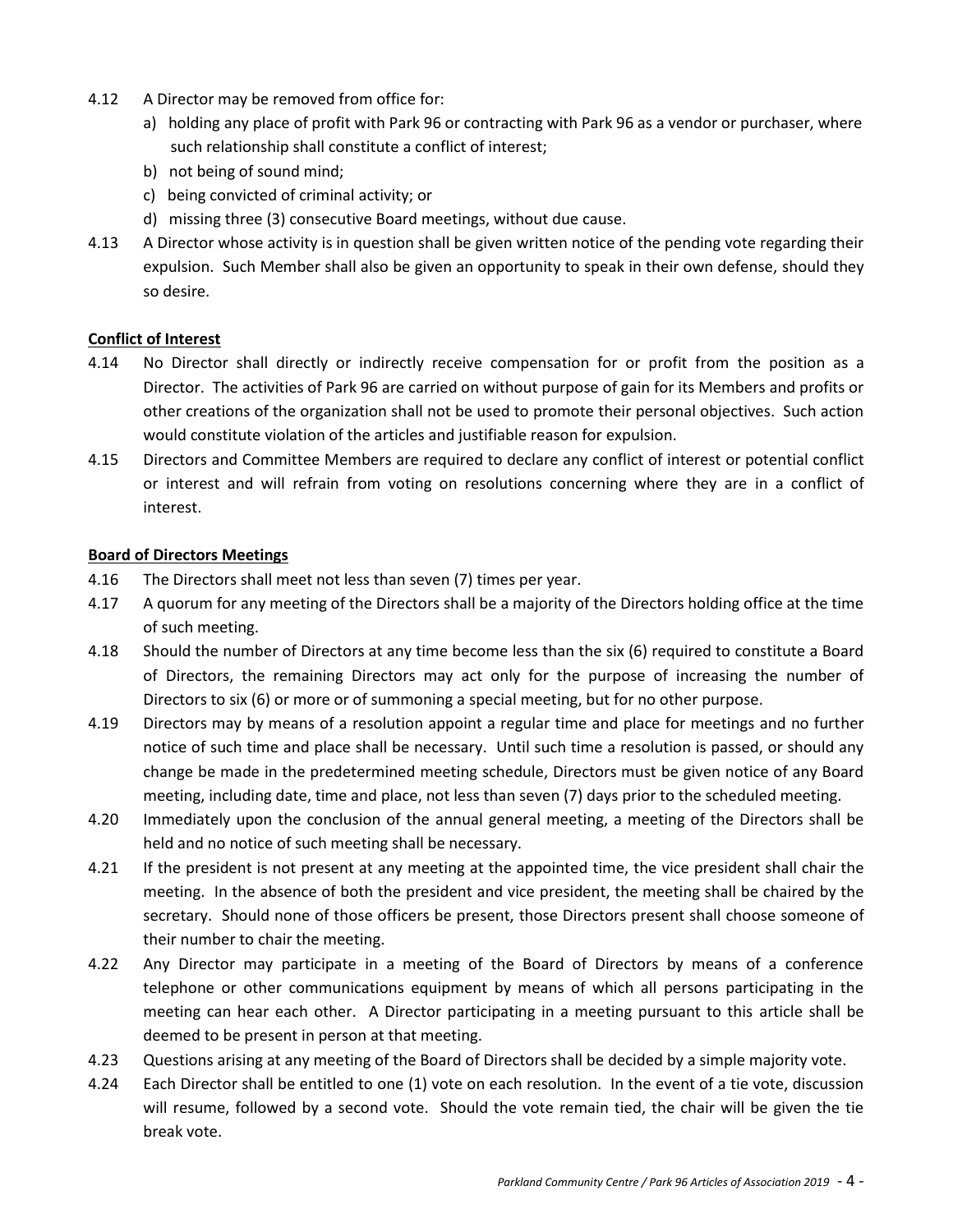4.25 Any resolution in writing, confirmed by all the Directors, without their meeting together, shall be as valid and effectual as if it had been passed at a meeting of the Directors duly called and constituted, and shall be in effect from the date of the confirmation of the last Director to confirm the resolution.

#### **Committees**

- 4.26 The Directors may delegate any of their powers to committees. Any committee so formed shall conform to any regulations that may from time to time be imposed upon it by the Board of Directors.
- 4.27 The meetings and proceedings of any such committee shall consist of two (2) or more Directors plus such Member(s) as required or determined by the Board of Directors, and shall be governed by the provisions herein contained for regulating the meetings and proceedings of the Board, including the appointment of a quorum, so far as the same are applicable and are not superseded by any regulations made by the Board of Directors for such purpose.
- 4.28 All acts done or resolutions passed at any meeting of a committee shall remain valid even in the event that following such a meeting the appointment of any Committee Member may have been found to be invalid.

#### **Minutes and Minute Book**

- 4.29 The secretary will ensure the maintenance of the minute book(s) and list of motions of Park 96 and will record or cause to be recorded in the minutes all proceedings of all meetings of the Members, Committees and the Board of Directors. Copies of such minutes, signed by the president, shall be official evidence of the matters stated in such minutes.
- 4.30 The Directors shall ensure that minutes of all meetings shall duly record:
	- a) all appointments of Directors and Officers;
	- b) the names of Directors present at each meeting of the Directors and committees;
	- c) all resolutions made by the Directors and committees; and
	- d) all resolutions and proceedings of general meetings.
- 4.31 All minutes, financial statements and other appropriate documents must be approved by means of a resolution passed by the Board of Directors before being distributed or entered into the minute book.
- 4.32 The minute book will contain at least the following information:
	- a) Certificate of Incorporation;
	- b) The Articles of Association for Park 96, current and up to date;
	- c) Copies of all resolutions altering the articles;
	- d) Copies of originals of all recorded minutes, documents, registers and resolutions required by law;
	- e) Original copies of all Financial Statements prepared;
	- f) Copies of all other documents directed to be inserted into the minute book by the Board of Directors; and
	- g) Copies of all rules passed by the Board of Directors respecting the conduct of Members relating to the use and enjoyment of the Park 96 facilities.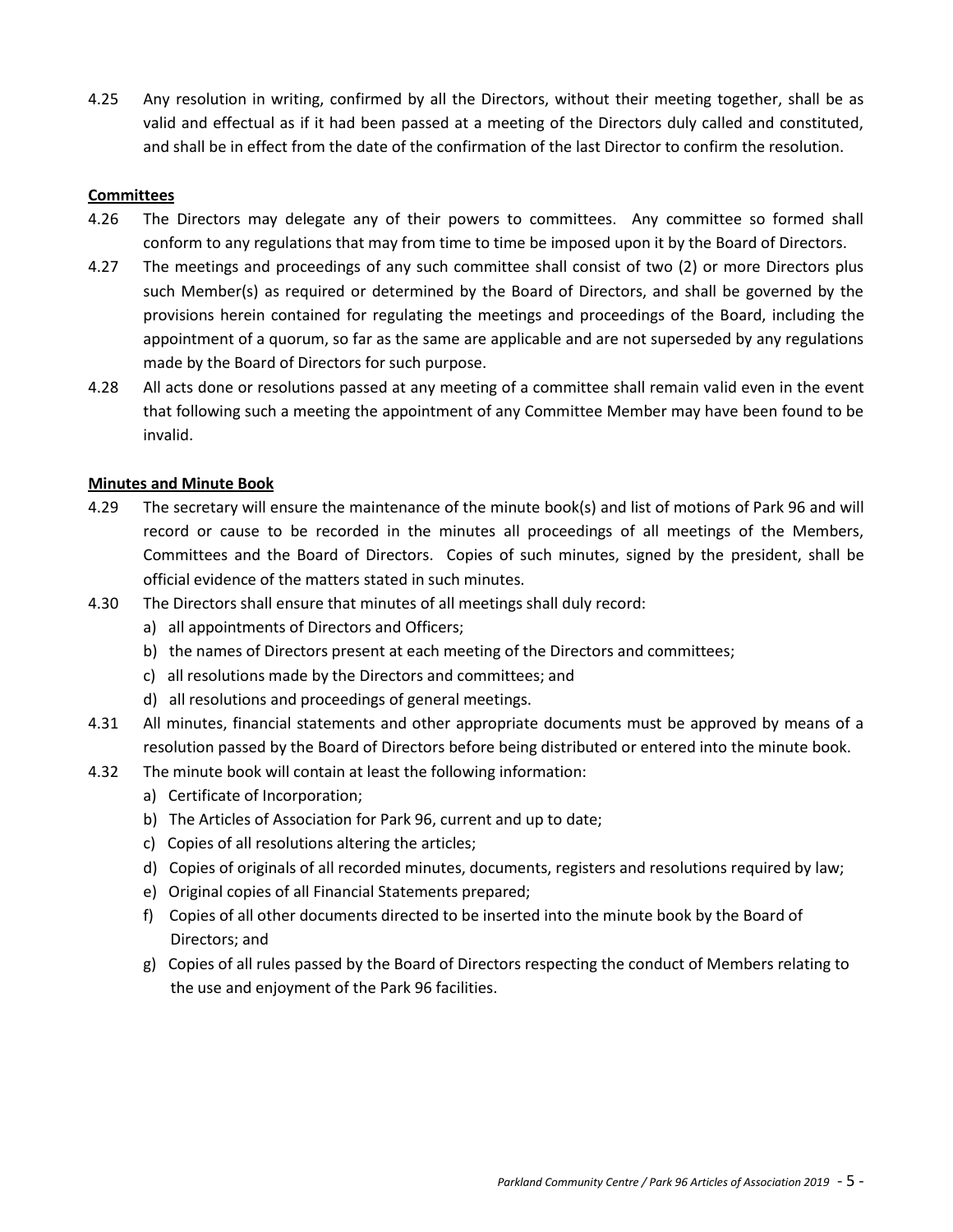#### **V. OFFICERS**

- 5.1 The Officers of Park 96 shall consist of the following:
	- a) President;
	- b) Vice President;
	- c) Secretary;
	- d) Treasurer; and

such other Officers as the Directors may from time to time appoint. Persons holding such offices, besides fulfilling any duties assigned to them by the Directors, shall have such powers as are usually incidental to such offices.

- 5.2 The Officers shall be elected by the Board of Directors from amongst their number.
- 5.3 The Board may appoint a substitute or replacement for any of the Officers, as required.

#### **VI. MEETINGS OF MEMBERS**

- 6.1 The annual general meeting for Park 96 shall be held once in every calendar year within six (6) months of the year end.
- 6.2 A quorum for the annual general meeting shall be twenty (20) Members in Good Standing either personally present or represented by proxy.
- 6.3 The business of the annual general meeting shall include, but shall not be limited to:
	- a) The president's report of the year's activities;
	- b) The treasurer's report including approval of the audited financial statement for the previous year and presentation of the operating budget for ensuing year;
	- c) Appointment of auditor(s) for ensuing year;
	- d) Reports from any committees;
	- e) Election of Directors; and
	- f) Special business or special resolutions provided requisite notice has been given.
- 6.4 The order of business of the annual general meeting shall be at the discretion of the Board of Directors provided that business and reports relating to the preceding fiscal year shall precede the election of the Directors and the appointment of the auditor(s).

#### **Special Meeting of the Members**

- 6.5 The Board of Directors may call a special meeting of the Members at any time.
- 6.6 A special meeting of the Members shall be called by the Board of Directors, if requested to do so in writing by not less than seventy-five (75) Members. Any such request shall:
	- a) be sent to the Park 96 office;
	- b) state the general business to be conducted and the proposed text of any Special Resolution to be voted on at the meeting;
	- c) be signed by the Members requesting the meeting; and
	- d) may be in several documents in like form, each signed by one or more Members requesting the meeting.
- 6.7 No other business shall be dealt with at such a meeting.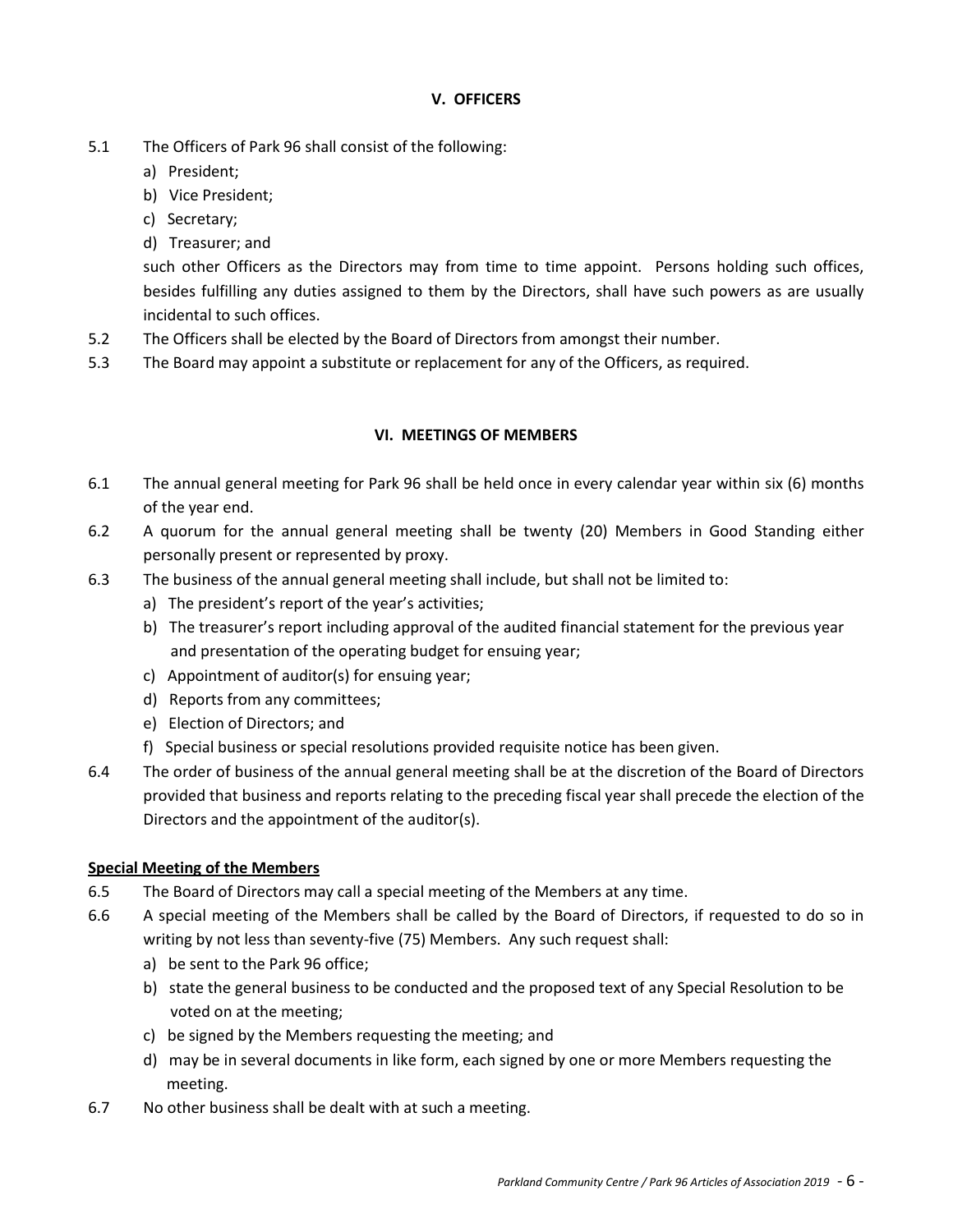6.8 A quorum for any special meeting of the Members shall consist of not less than twenty (20) Members in Good Standing and voting may be done in person or by proxy.

#### **Notices of Meetings**

- 6.9 Due notice of any meeting of the Members shall be given in writing to all Members in Good Standing at least twenty-one (21) days prior to the meeting, specifying date, hour and location for the meeting; and stating the general nature of the business of such meeting and the proposed text of any Special Resolution to be voted on at the meeting.
- 6.10 No unintentional error or omission in giving notice of any annual general meeting or special general meeting shall invalidate the meeting or make void any proceedings.
- 6.11 A Member may at any time waive notice of any meeting and may confirm any proceedings taken.
- 6.12 Any Member who is present in person or by proxy at a meeting shall be deemed to have waived notice of same.

#### **Proceedings at Members Meetings**

- 6.13 If within half an hour after the scheduled time for the meeting, a quorum is not present, the meeting shall stand adjourned to the same day of the next week at the same time and place. The adjourned meeting shall proceed with the number of Members present.
- 6.14 The president, or if absent the vice president, shall be entitled to take the chair at every general meeting. If there is no president or vice president or either shall not be present within fifteen (15) minutes after the appointed time for holding such a meeting, the Members shall appoint another Director as chair.
- 6.15 If there is no Director present or if all of the Directors present decline to take the chair, the Members present shall choose one of their number to chair the meeting.

#### **Adjournment of Meetings**

6.16 The chair of any meeting of the Members may, with the consent of the Members, adjourn the same from time to time and from place to place. No business shall be transacted at any adjourned meeting other than the business left unfinished at the meeting from which the adjournment took place.

#### **Voting of Members**

- 6.17 All Members in Good Standing present, in person or by means of a proxy, shall have one (1) vote. No Associate Members shall be entitled to vote in person or by proxy.
- 6.18 A proxy may be in any effectual form under the hand of the appointer or his attorney and need not be attested. All proxies shall:
	- a) be submitted in writing only by a Member who is unable to attend the meeting;
	- b) be deposited in the Park 96 Office or given to the President not less than twenty-four (24) hours before the
		- scheduled meeting;
	- c) be limited to voting on the issues therein described; and
	- d) expire immediately upon adjournment of the meeting for which it was provided.
- 6.19 A Special Resolution is required for the following matters:
	- a) Creation, or increase or reduction of fees relating to matters for the Park 96 facilities; including but not limited to maintenance, operation, and physical improvements;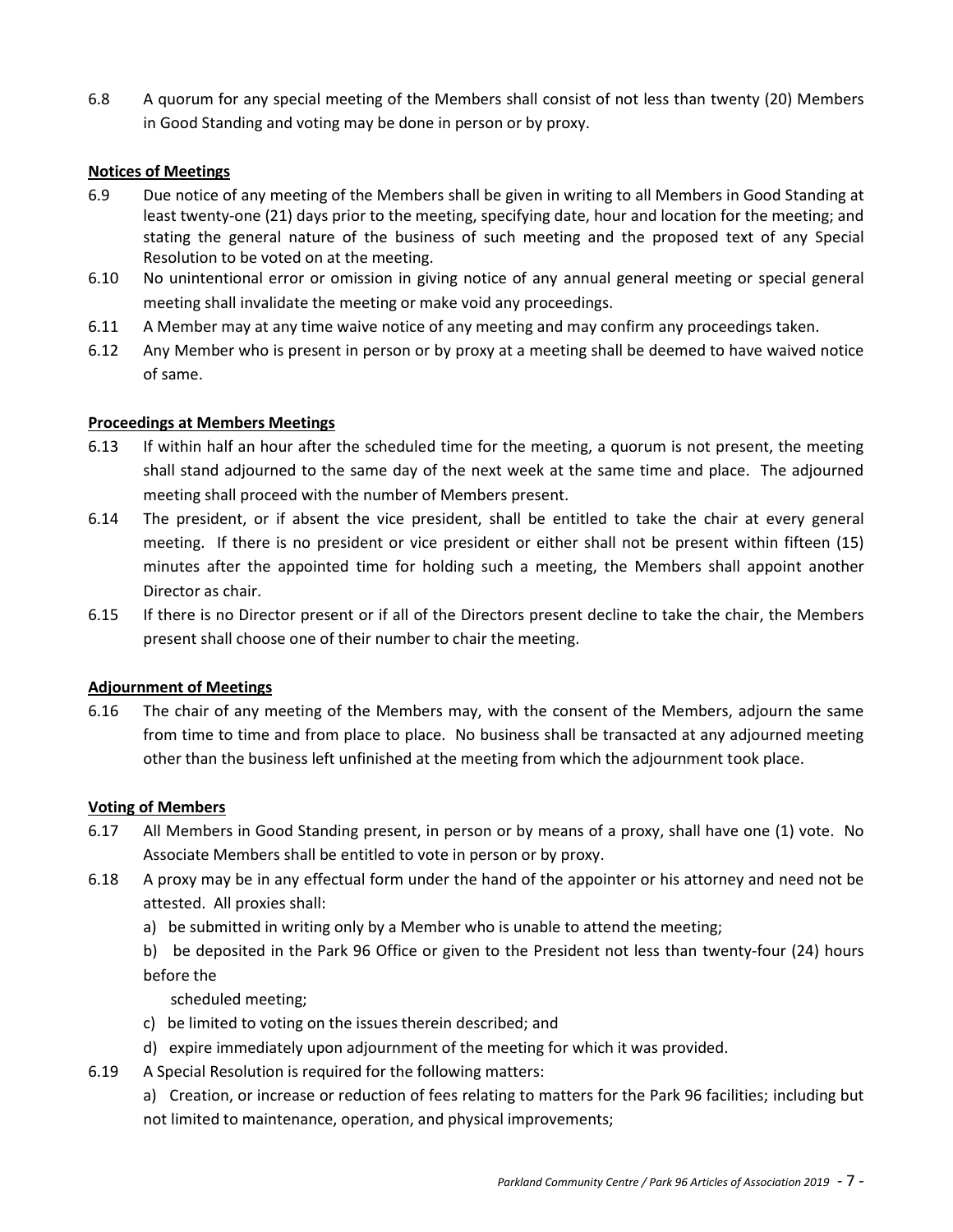b) Expenditures from the reserve fund in any one fiscal year exceeding the lesser of fifty thousand dollars (\$50,000) or twenty percent (20%) of the amount of the reserve fund as at the end of the immediate preceding fiscal year;

- c) Sale of assets valued at more than fifty thousand dollars (\$50,000);
- d) Any amendment to the Articles of Association (see Article XII);

All other resolutions require a simple majority vote.

- 6.20 Every matter to be voted on at a meeting shall be decided by a show of hands or secret ballot, as determined by the chair.
- 6.21 In the event of a tie vote, discussion on the issue in question will be re-opened followed by a second vote. Should a tie vote be repeated, the chair will be given the tie break vote.

#### **VII. FINANCE, ACCOUNTS AND AUDIT**

7.1 The Board of Directors shall cause true accounts to be kept of the sums of money received and disbursed by Park 96 and shall establish effective procedures governing the manner in which receipts, disbursements, sales, purchases, assets and liabilities and all other transactions affecting the financial position of Park 96 are transacted and recorded.

a) All applicable financial revenues and expenses, including the annual homeowner fee of the Parkland Community Center Ltd., as required by taxation guidelines, shall be quoted net of any prevailing goods and services taxes, harmonized sales taxes, sales taxes and all applicable taxes are in addition thereto.

- 7.2 All monies of Park 96 shall be deposited in one of the five (5) major Canadian chartered banks or invested in investments guaranteed by the Government of Canada or Alberta.
- 7.3 The books of account and accounting records shall be kept in the Park 96 office and such other place(s) as the Board of Directors deems fit.
- 7.4 The books, accounts and records of Park 96 shall be audited annually by a qualified auditor, approved by the Members at the annual general meeting.
- 7.5 An audited financial statement of the accounts for the previous year shall be submitted by the treasurer at the annual general meeting. The fiscal year of Park 96 is January 1<sup>st</sup> to December 31<sup>st</sup>.
- 7.6 A copy of the audited financial statement for the preceding fiscal year shall be made available to Members at the Park 96 office not less than ten (10) days prior to the annual general meeting.
- 7.7 All expenditures must be approved by the Board of Directors, but any expenditure may be approved by the acceptance and approval of an annual budget by the Board of Directors. A copy of the annual budget will be made available for information purposes at the Park 96 office not less than ten (10) days prior to the annual general meeting.
- 7.8 At least three (3) Directors shall be authorized at all times to sign cheques issued for Park 96 expenses, provided also that each cheque must be signed by at least two (2) of the three (3) Directors who have been given signing authority. No Directors shall sign a cheque for reimbursement of expenses made payable to themselves.
- 7.9 Any and all fundraising plans and any and all prospective contributors to Park 96 require the approval of the Board of Directors, with such approval not being unreasonably withheld.
- 7.10 The Board of Directors shall ensure that accurate records are maintained for any outstanding fees, plus accrued interest.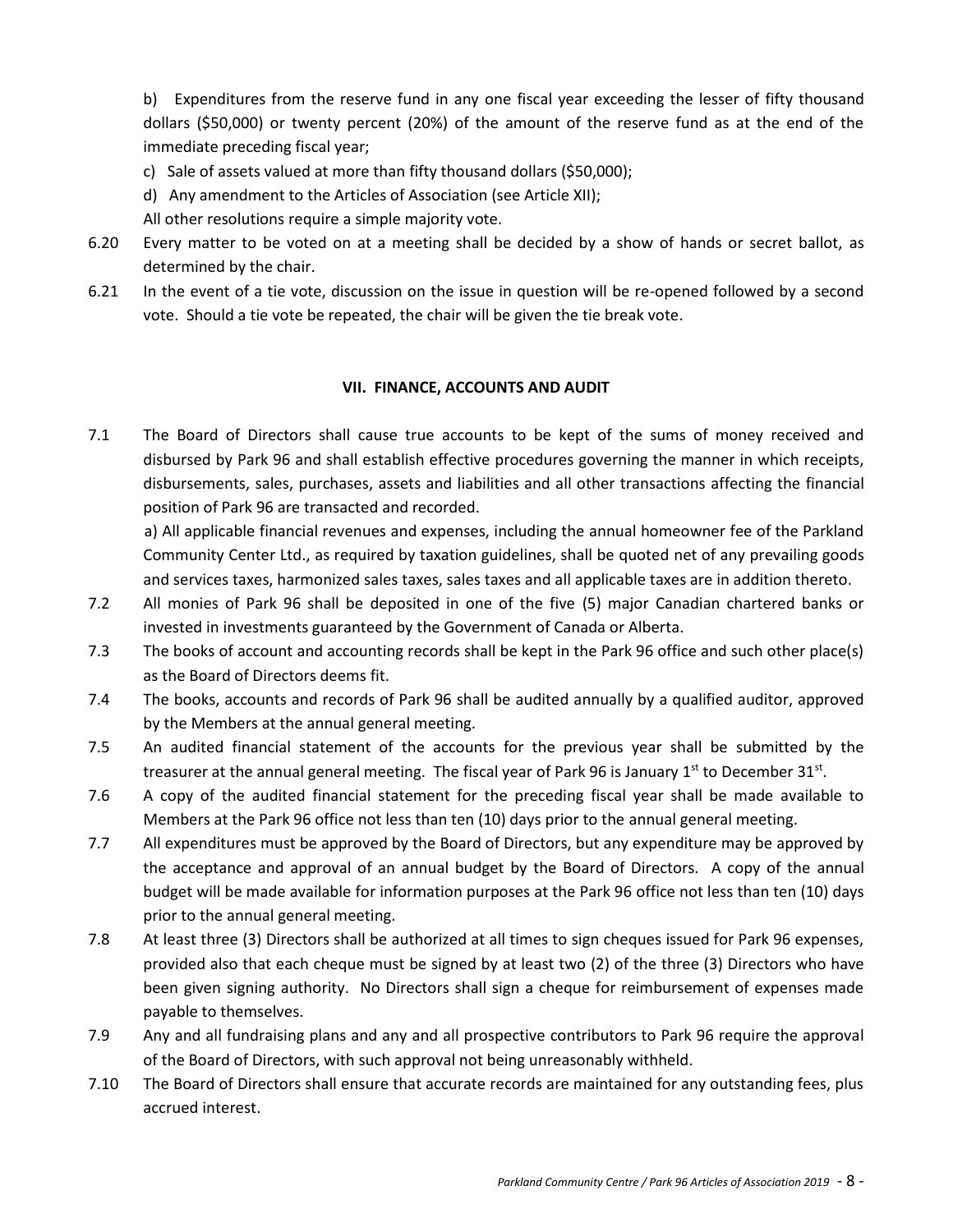7.11 The Board of Directors shall take all reasonable action, including legal action if required, to collect any and all outstanding debts to Park 96.

#### **Reserve Fund**

7.12 The Board of Directors shall transfer funds, defined as excess of revenues over expenses; not carried forward to the accounts of the succeeding year(s) to the Reserve Fund of Park 96 to provide for future maintenance, improvement and contingencies relating to the Park 96 facilities.

#### **No Dividends**

7.13 Park 96 is formed solely for the purpose of promoting recreation amongst its Members and it is the intention of Park 96 to apply the profits, if any, or any other income of Park 96 in promoting its objects, and as Park 96 is not formed with gain as its object, no dividend whatsoever and no part of the income of Park 96 shall be divided among, payable to, or be available for the personal benefit of any Member of Park 96.

#### **VIII. ANNUAL FILING**

8.1 The Board will ensure the corporate annual return and supporting documentation is filed annually.

#### **IX. INSPECTION**

9.1 The books and records of Park 96 may be inspected by any Member at the annual general meeting or at any other time at the Park 96 office upon giving reasonable notice and arranging a time satisfactory to the office manager or other person designated by the Board of Directors. Each Director shall, at all times, have reasonable access to such books and records.

#### **X. SEAL**

10.1 Park 96 shall have a corporate seal, which shall only be used with prior approval of the Board of Directors.

#### **XI. INDEMNITY AND INSURANCE**

- 11.1 The Directors of Park 96 shall be indemnified and held harmless by Park 96 and shall not be liable for the acts, receipts, neglects or defaults of any other Director, Officer or employee, or for any loss, damage or misfortune whatsoever which may happen in the execution of the duties of his respective office or trust or in relation thereto.
- 11.2 The Directors of Park 96 shall not be under any personal duty or responsibility in respect of any contract, act or transaction, whether or not made, done or entered into in the name of, or on behalf of Park 96.